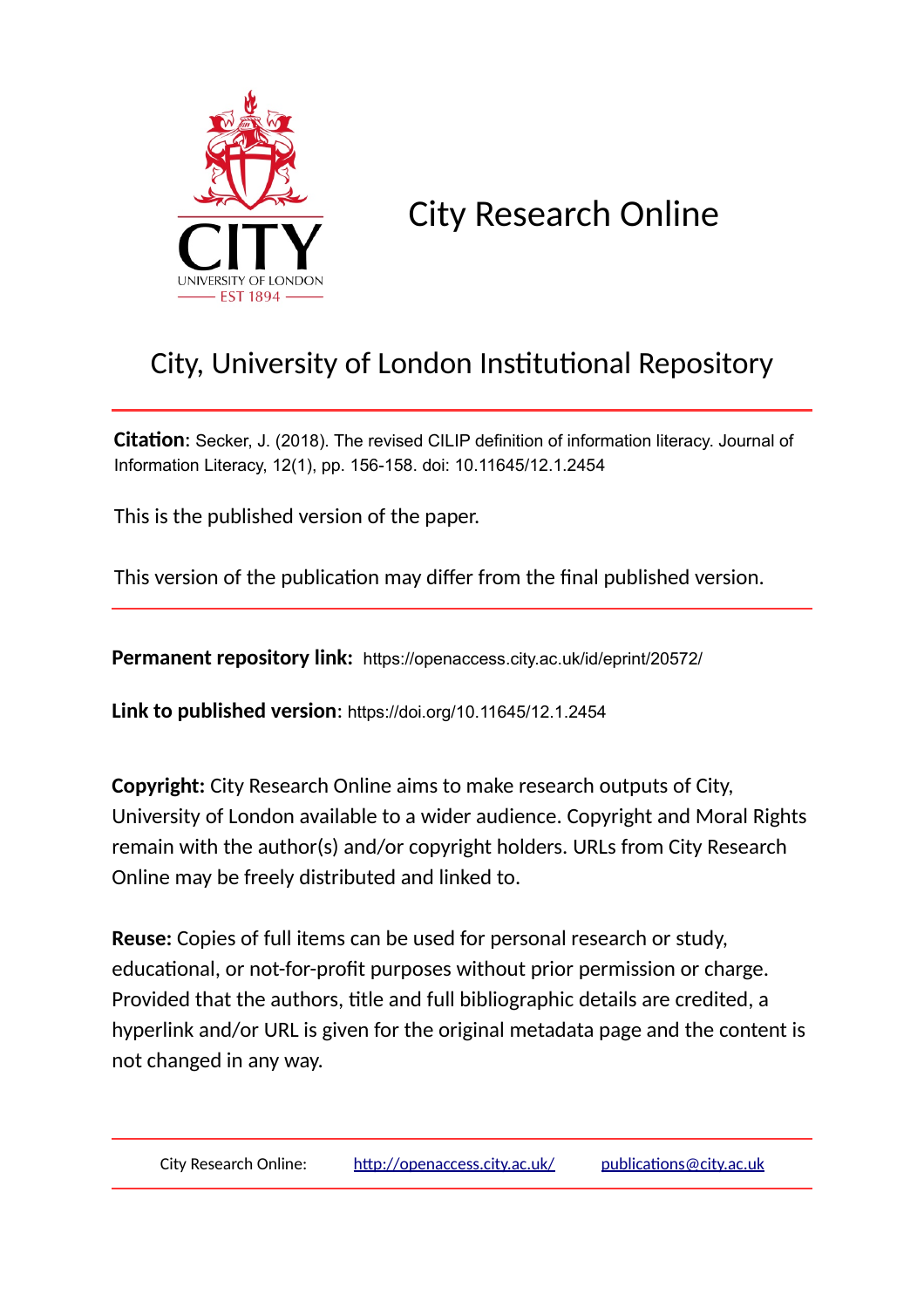## **Journal of Information Literacy**

### **ISSN 1750-5968**

**Volume 12 Issue 1 June 2018**

### **Brief communication**

**Secker, J. 2018. The revised CILIP definition of information literacy.** *Journal of Information Literacy***, 12(1), pp.156–158.**

*<http://dx.doi.org/10.11645/12.1.2454>*



**This work is licensed under a [Creative Commons Attribution-ShareAlike 4.0 International](http://creativecommons.org/licenses/by-sa/4.0/)  [License.](http://creativecommons.org/licenses/by-sa/4.0/)**

**Copyright for the article content resides with the authors, and copyright for the publication layout resides with the Chartered Institute of Library and Information Professionals, Information Literacy Group. These Copyright holders have agreed that this article should be available on Open Access and licensed under a Creative Commons Attribution ShareAlike licence**.

"By 'open access' to this literature, we mean its free availability on the public internet, permitting any users to read, download, copy, distribute, print, search, or link to the full texts of these articles, crawl them for indexing, pass them as data to software, or use them for any other lawful purpose, without financial, legal, or technical barriers other than those inseparable from gaining access to the internet itself. The only constraint on reproduction and distribution, and the only role for copyright in this domain, should be to give authors control over the integrity of their work and the right to be properly acknowledged and cited."

Chan, L. et al. 2002. Budapest Open Access Initiative. New York: Open Society Institute. Available at: http://www.soros.org/openaccess/read.shtml [Accessed: 18 November 2015].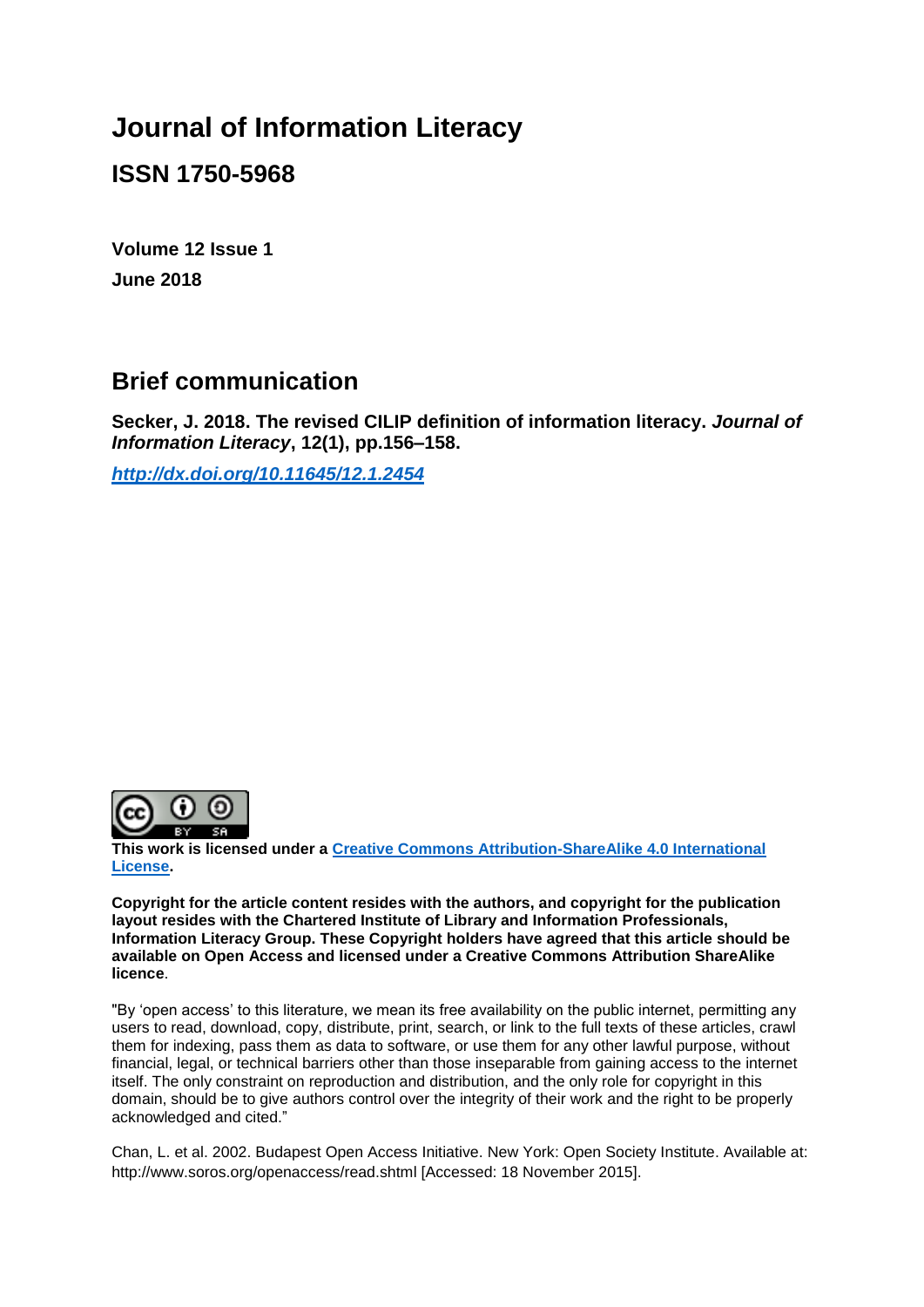# **The revised CILIP definition of information literacy**

**Jane Secker, Chair of the CILIP Information Literacy Group. Email: [jane.secker@city.ac.uk](mailto:jane.secker@city.ac.uk)**

On 6th April 2018 the Information Literacy Group (ILG) issued the revised Chartered Institute of Library and Information Professionals (CILIP) definition of information literacy at the Librarians' Information Literacy Annual Conference (LILAC) 2018 at the University of Liverpool (CILIP, 2018). Revising the definition took almost two years, to update the original definition which was devised in 2005. Debbi Boden-Angell, the founder and former Chair of ILG, spoke at the conference, along with Jo Cornish representing CILIP and myself as the current Chair of the ILG. The new definition is:

Information literacy is the ability to think critically and make balanced judgements about any information we find and use. It empowers us as citizens to developed informed views and to engage fully with society.

#### **Why did ILG revise the definition?**

The original CILIP definition of information literacy was published in 2005. It took considerable effort to reach a consensus on the wording and it was written by members of the fledgling ILG (which at the time was not a full special interest group of CILIP) and the CILIP policy team. While it had many strengths as a definition, in recent years there was a growing feeling amongst the ILG Committee that the original definition was focused on functional skills – seeing information literacy fundamentally about finding, evaluating and using information. Meanwhile, the UNESCO Alexandria Proclamation, issued the same year as the original CILIP definition (IFLA, 2015), viewed information literacy as something that 'empowers people in all walks of life' to achieve their live goals and that it 'underpins lifelong learning.' UNESCO's definition also encompassed media literacy and took a broad and aspirational view of information literacy, whereas the CILIP definition was largely aimed at and used by librarians. There was a belief that CILIP's definition related to librarians working in formal education, rather than viewing information literacy as something that everyone should be entitled to and relevant to a wide variety of contexts. The work I did last year as part of an ACRL paper on Global Perspectives on Information Literacy (ACRL, 2017) convinced me further the definition was in need of a review. I was aware that research and initiatives in information literacy in the UK were not truly reflected in the definition we had and as a profession we wanted to be more confident and bolder about our assertions related to information literacy.

#### **How did we revise the definition?**

The definition has had input and consultation with ILG members, CILIP and information literacy experts over the past two years. In 2016 the ILG consulted with members, via a survey which asked people how they defined information literacy and what features they wanted to see in a new definition. These findings were passed to a small working group of the committee, who started work on drafting the new definition. The working group, led by the ILG Deputy Chair at the time, the late Rowena Macrae-Gibson, also used feedback collected from delegates at LILAC 2017. In the closing panel at last year's conference I led a session with Nick Poole, CILIP's Chief Executive, to find out what people wanted the new definition of information literacy to include.

The working group comprised representatives from higher education and public libraries and also included the Journal of Information Literacy (JIL) Editor-in-Chief, Emma Coonan and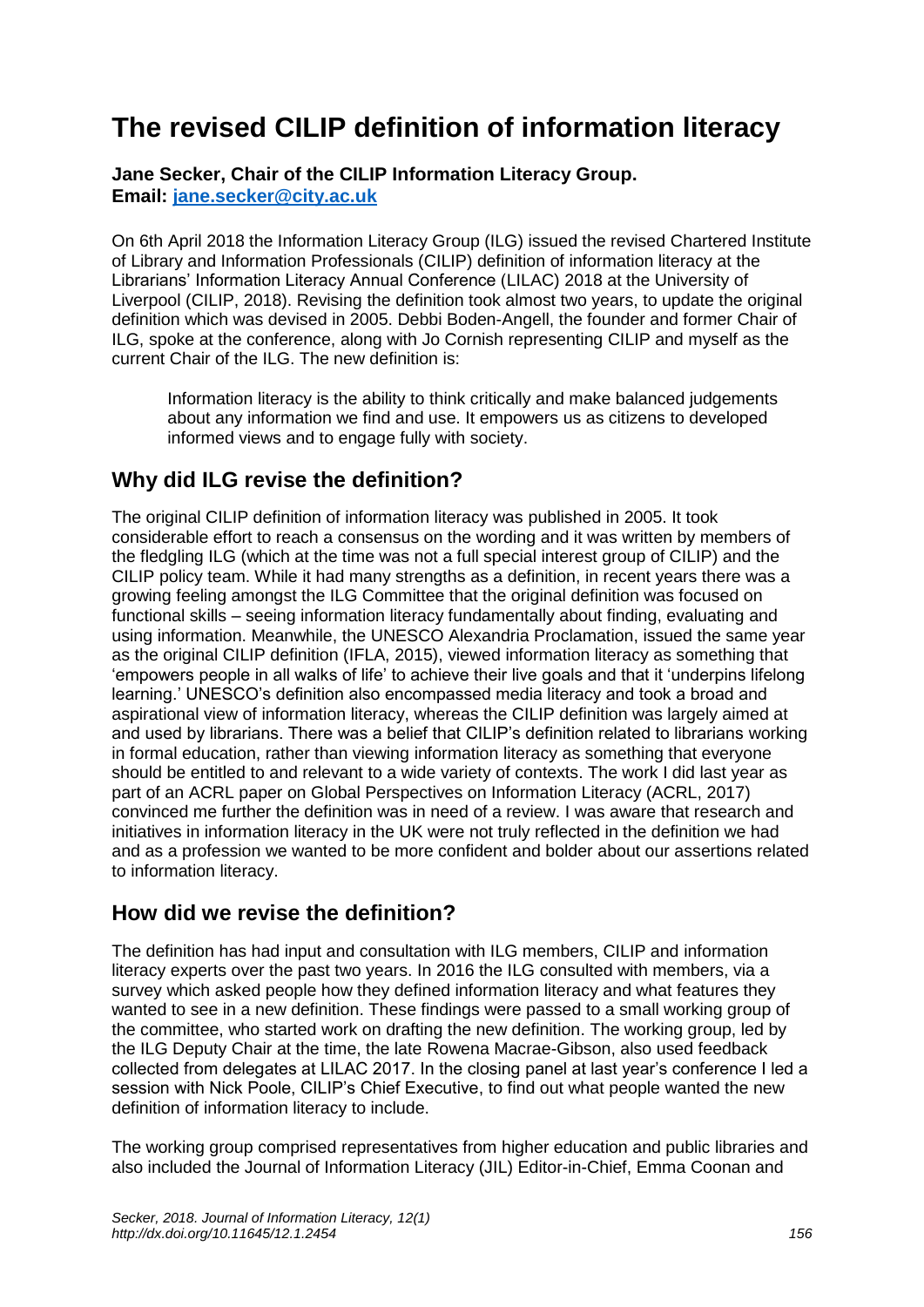Geoff Walton, Chair of the JIL Editorial Board. They finally produced a version of the definition which was taken to the CILIP Board in November 2017. It was met with broad approval although some minor amendments were suggested at this point. Work was undertaken to refine the definition from November until March 2018, when it was signed off and prepared as a glossy brochure for distribution at LILAC 2018.

#### **What the definition includes**

There are three parts to the definition, a high-level statement (reproduced above) and a secondary statement, with some additional explanation including how information literacy is relevant in five contexts. These include:

- Everyday life the idea that information literacy is useful in our daily lives, for example when we check hotel reviews, compare insurance policies or learn how to avoid scams or online fraud.
- For citizenship information literacy enables us to participate in democracy, make judgements and recognise bias and misinformation and help to address social exclusion.
- Education information literacy applies to all levels of learning, including formal, informal and lifelong learning. It's vital it is embedded into the curriculum as part of critical thinking and knowledge development.
- Workplace in this context information literacy helps to achieve organisational aims, adds value and involves working ethically with data and knowledge. It may be more commonly known as knowledge or data management in the workplace.
- Health more commonly known as health literacy in this context, it helps patients and their families make informed choices about their health and wellbeing and ensures people are able to find and use reliable healthcare sources when looking for treatment or long-term management of health-related conditions.

The final part of the definition discusses the role of information professionals across all sectors in supporting and developing information literacy; from school and public librarians to those in health or other workplace settings. It also recognises the need for education and professional development for librarians to equip them with the skills they need to support or teach information literacy. The ILG see contributing to the education and professional development of the profession as one of their key objectives.

You can read the full statement here and download the brochure from: <https://infolit.org.uk/ILdefinitionCILIP2018.pdf>

#### **Further plans**

Since LILAC 2018, ILG and CILIP are planning a wider campaign to promote the new definition and also to promote the concept of information literacy as something that everyone is entitled to. There are several ideas about how to promote this idea of 'universal information literacy' but central to this campaign is the idea of involving parents and grass roots organisations in the work of ILG. The group are very happy to speak at events and conferences and have already devised a panel discussion at the CILIP Conference in July 2018 in Brighton to talk about information literacy in the public library, school and health sector. The group are also keen to develop further resources and case studies to sit under each of the five contexts, and will be looking to work with specialists in each of the key areas. If you wish to get involved in this work then please contact us.